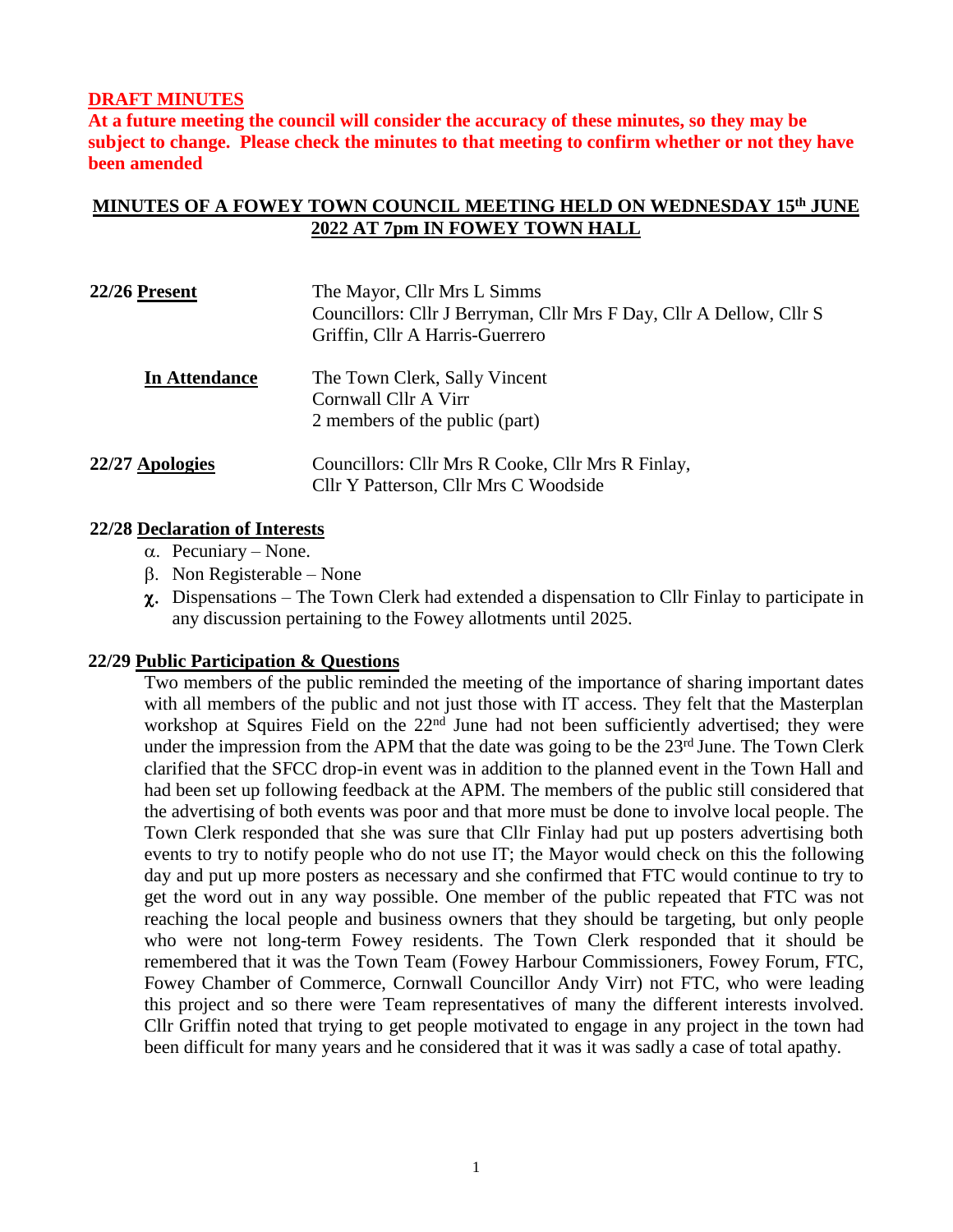## **22/30 Minutes of the Meeting of the Council held on 20 th April 2022, the Annual Meeting of the Council held on 18th May 2022 & the Annual Parish Meeting held on 26th May 2022**

Council 20<sup>th</sup> April: It was proposed by Cllr Griffin, seconded Cllr Berryman and RESOLVED that the minutes be confirmed and signed by the Chairman.

Annual Meeting of the Council 18th May: It was proposed by Cllr Dellow, seconded Cllr Day and RESOLVED that the minutes be confirmed and signed by the Chairman.

Annual Parish Meeting 26<sup>th</sup> May: It was proposed by Cllr Day, seconded Cllr Dellow and RESOLVED that the minutes be confirmed for accuracy.

## **22/31 Matters Arising not on the Agenda (for report only)**

None

## **22/32 To Receive and note the Minutes (if any) of FTC Committees**

Planning – minutes noted Town Hall  $& Quay - no report.$ Finance – no report Environment – no report

## **22/33 To receive Reports from FTC representatives on other bodies** No reports

## **22/34 To receive the Mayors Report**

The Mayor reported;

The Queen's Platinum Jubilee celebrations in Fowey were very successful and I really enjoyed attending the events. The WI garden party on 1<sup>st</sup> June was a great start to the celebrations. On Thursday  $2<sup>nd</sup>$  there was a lovely atmosphere on the Town Quay which was full of people enjoying the Morris dancing and watching the beacon lighting ceremony. Thanks to Cllr John Berryman for organising the purchasing of the beacon on behalf of the Town Council. Two trees were planted in Squire's Field on Friday 3rd, the Jubilee tree a Red Maple planted by myself on behalf of the Town Council and an Oak tree planted by Cllr Yvette Patterson, who is also the President of the Fowey WI, to honour the people of Fowey who supported the community throughout the Covid Pandemic. Cllr Ruth Finlay and Paul Finlay spent quite some time preparing the ground and the trees for planting. On the same afternoon was the Squire's Field Community Centre fete which was organised by Vicky Canavan and supported by Centre volunteers. Notably, the cake competition planned and presented by Fiona and Scarlett Hughes raised £170 for the Squire's Field Community Centre and Fowey's Lunch in a Bag Scheme. It was lovely to meet so many familiar faces at this event. On Saturday the Fowey History group held an exhibition of photographs from royal events over the years. What a brilliant collection of images and artefacts! The exhibition was attended by many locals who spoke about their memories of past events and in addition quite a few visitors enjoyed the photographs. Victoria Clark from Readymoney beach shop organised The Big Jubilee Swim Lunch and a sandcastle competition which was enthusiastically taken up. Deputy Mayor Patrick Hughes and myself were designated as Judges. The Jubilee and Civic Service took place at Fowey Church on Sunday morning and thanks go to Andy Virr for an excellent and very appropriate service. Last but not least, thanks to Cllr Yvette Patterson for arranging the Fowey Hall Tea Dance, the cakes were delicious. Thank you to the Jubilee Working Group, Fowey Town Council and all the volunteers who made this a truly community celebration.

On Friday 10<sup>th</sup> July I attended an event to celebrate the victory of the Fowey Ladies Gig Rowers at the 2022 Isles of Scilly World Pilot Gig Championship, where they became World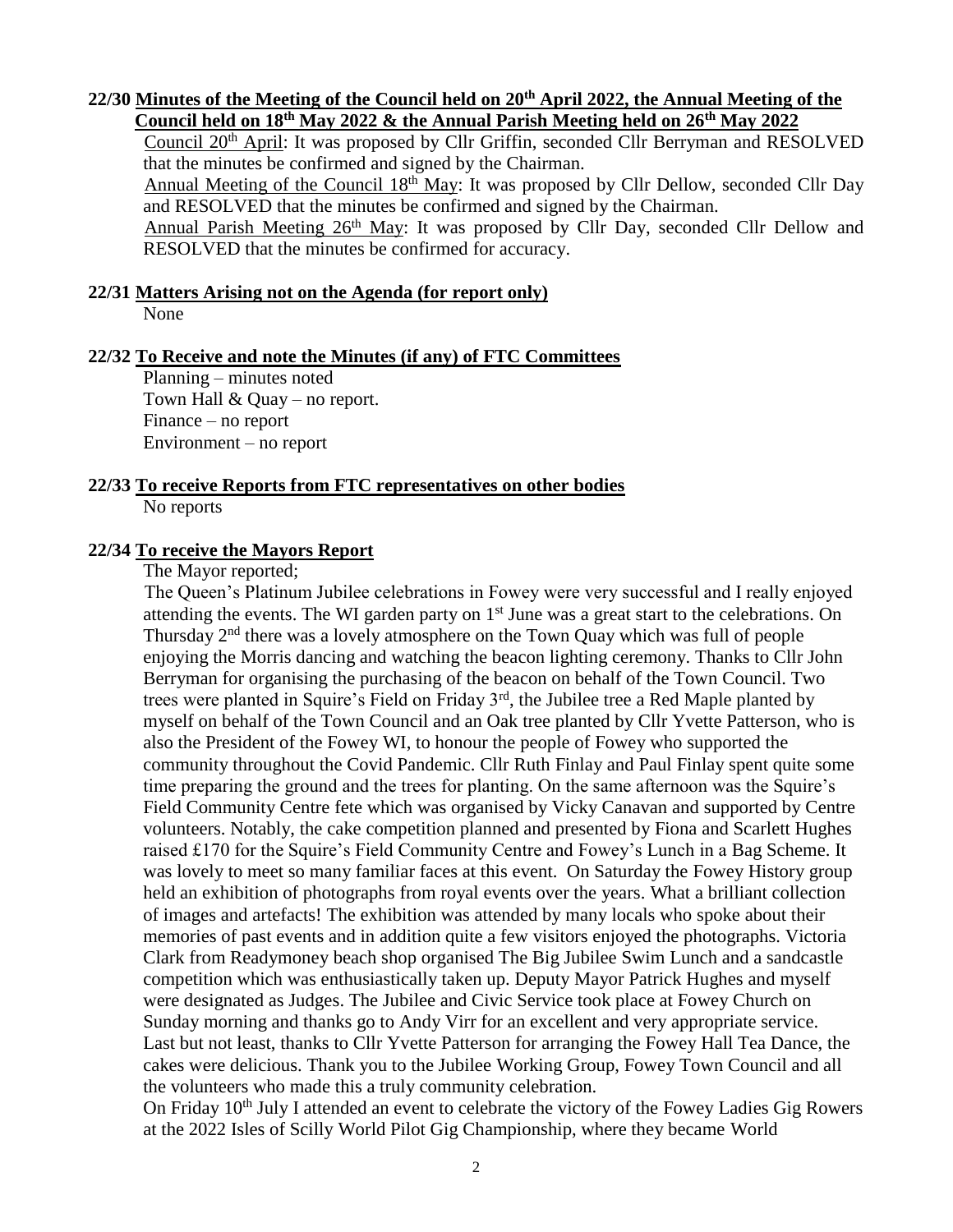Champions. The event started outside the church, where Q, the winning boat, waited for the Ladies Team to lead the procession to Gallants. The boat was pushed by members of the rowing club and was accompanied by a large number of the public. I was delighted to be there and to present the team with Champagne and flowers. I hope that the team will be part of our reception for the Montrose Crew on the evening of  $21<sup>st</sup>$  June.

Cllr Berryman recorded thanks to Cllr Virr on the best and most appropriate Civic Service he had attended in his many years as a Fowey Councillor. Cllr Day congratulated the Mayor for her organization of the excellent Jubilee Celebrations in Fowey.

### **22/35 To receive the Town Clerk's Report**

No report.

#### **22/36 To receive the Report of the Cornwall Councillor**

Cllr Virr gave the following report

Thanks Grateful thanks are due from all Fowey residents to the members of Fowey Town Council for all the work they do as volunteers, sometimes in the face of unwarranted criticism from a few members of the public.

Network Highway Scheme The proposal to introduce all year around no parking restrictions on Hanson Drive has been approved. It awaits installation.

New Road Hill Pedestrian Walkway The start of the safety works to New Road Hill has been delayed due to the need for engineers to be supporting emergency highway works elsewhere. I will chase up Highways to enquire of a new start date.

Jubilee Celebrations Congratulations to all those who contributed to a wonderful weekend of celebrations in the Town to mark the Queen's Platinum Jubilee. It was heartening to see the town pull together and commemorate the long reign of our Queen. I was delighted to lead the Jubilee Civic Service.

Cllr Berryman congratulated Cllr Virr on the best and most appropriate Civic Service he had attended in his many years as a Fowey Councilllor

## **22/37 Accounts for Approval**

It was proposed by Cllr Berryman, seconded Cllr Griffin and RESOLVED that accounts to the value of £47,756.00 be approved.

## **22/38 Correspondence**

Correspondence was left 'on the table' for Councillors attention.

## **22/39 Resolutions from Councillors**

None.

## **22/40 Town Vitality Funding**

Cllr Finlay had supplied the following report

Stage One of the Fowey Masterplan is now over. This first stage, Fowey Now is what the consultant David Orr describes as the discovery stage where the major stakeholders and contacts meet and agree the project programme. The consultants have also consulted with the following organisations on details of the schemes scope and asked if there are specific issues to address: FHC • Cornwall Council Transport • Cornwall Council Community Network Officer • Environment Agency • SECTA (South East Cornwall Tourism Association). The consultants embarked on a thorough baseline fact-check exercise to map and collate data on the constraints and opportunities afforded across the site and this included: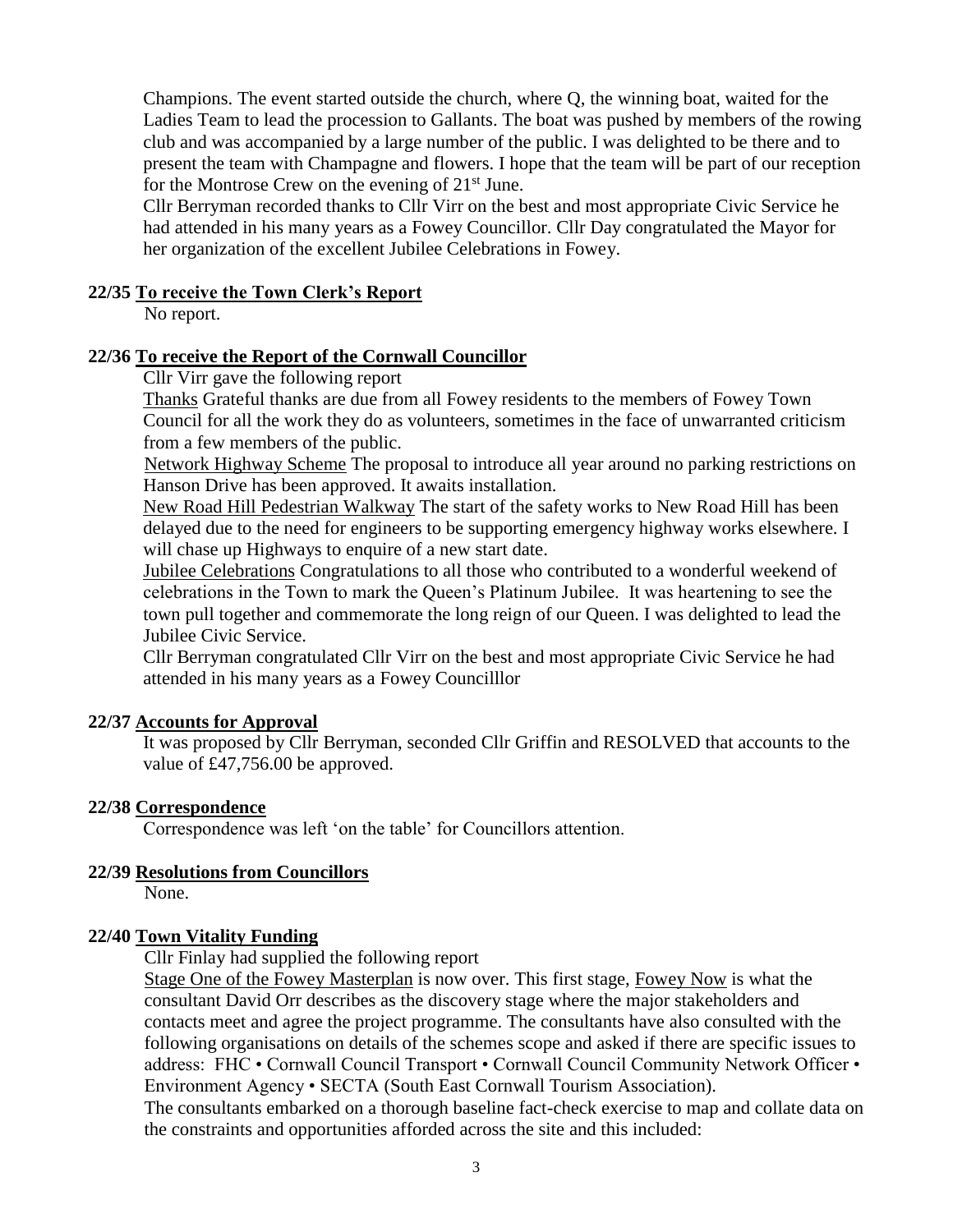- Public space appraisal and mobility audit
- Land uses, flood risk, utilities restrictions
- Planning and heritage designations and policies;
- Air quality data;
- Transport and movement People moving holiday weekday counts at spring half term Tuesday 31<sup>st</sup> May and Wednesday 1<sup>st</sup> June late morning showed
- 92-95% of movements on Fore Street were pedestrian
- over 1000 pedestrians per hour 48 vehicles per hour: Fore Street with 600 normally to over a 1000 pedestrians per hour at holiday peaks (walking, rolling, running, carried) people not in vehicle are severely impacted in convenience, comfort and safety by vehicle access. The kerbed edges provide an attractive plinth to the historic and help shed water from properties but are an impediment to strollers/buggies and wheelchairs, especially when moving away from vehicles passing. It feels like it should be a vehicle restricted area.

Public opinion - They have also set up a project specific consultation web portal Place Changers to elicit what the community like and dislike about the streets and spaces in the town centre. - Stage 1 was open for comments from Tuesday 3<sup>rd</sup> May to Sunday 29<sup>th</sup> May. There were 811 views of the portal, 148 people responded with a total of 420 comments.

In addition, the consultants carried out three walking tours of 2 hours each; These 'Walkabouts' were for community and business people to share their thoughts on these areas. Around 40 people attended these on Thursday 19<sup>th</sup> May. All comments and ideas have been included in the appendix to the Stage 1 paper which was submitted to the Town Team on  $9<sup>th</sup>$ June.

The consultancy now enters Stage 2: Fowey Thinks and will run until the first week of July. This stage will examine the challenges in more detail and decide on the best course of action. As part of Stage 2 there will be a series of 'Drop in' events where the public can talk to the consultants and put their own views. The first 'drop in' will be held at Squires Field Community Centre on June 22<sup>nd</sup> 11am-5pm; the second drop-in will be held in the Town Hall on 23rd June starting at 10.30am until 2pm and later at 5pm-6pm. There will also be a Community Design Workshop in the Town Hall on  $23<sup>rd</sup>$  June, 2pm-5pm where members of the public will be able to book a place (through Eventbright) and be involved looking at outline ideas for traffic reduction and design of the key public spaces.

# **22/41 Squires Field Pavilion**

Cllr Dellow reported that he had now managed to make contact with Stuart Price, the architect who had been working on the scheme. Stuart had been experiencing some personal problems but would now get on with the work. Cllr Harris-Guerrero noted that he could recommend an alternate architect who would deliver the project quickly if Stuart Price failed to do so.

# **22/42 HMS Montrose**

The Town Clerk confirmed that Fowey RBL were happy for their premises to be used for a reception between 6pm and 8pm on 21<sup>st</sup> June. The RBL will provide a buffet and drinks. It was agreed that FTC should top this up if necessary. Numbers were currently 40/50 but a detailed list had yet to be produced. The Mayor confirmed that she had invited the Ladies Gig Crew and Steve Turpin, the Chairman of the Gig Club. Members agreed to let the Town Clerk know if they could attend.

Cllr Harris-Guerrero offered to show the crew around his production facility in Lostwithiel; the Town Clerk would contact Lt Cdr Ellis Pearson and put Cllr Harris-Guerrero in touch with him.